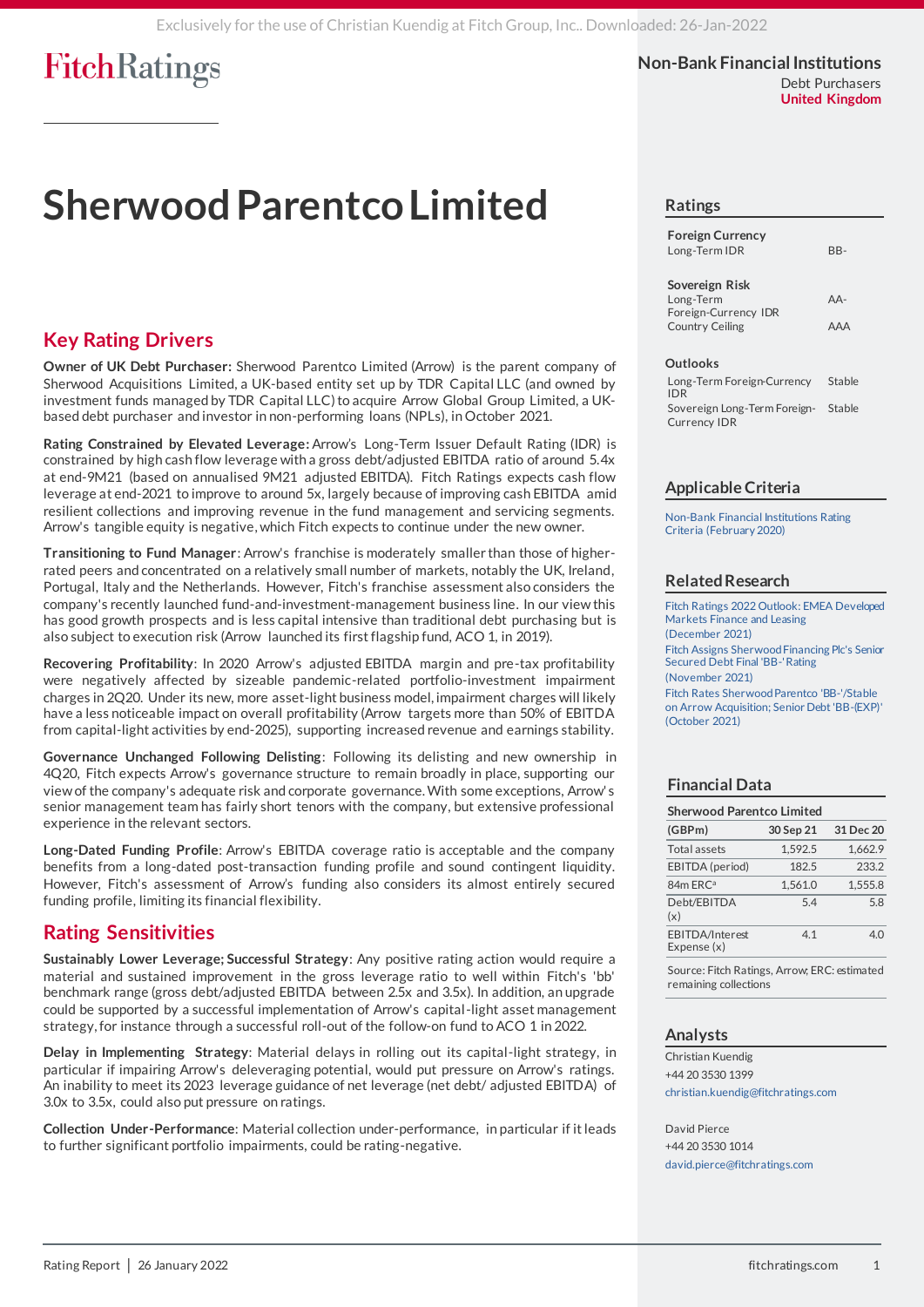### **Debt Rating Classes**

| <b>Sherwood Financing Plc</b> |        |  |  |  |  |  |
|-------------------------------|--------|--|--|--|--|--|
| <b>Rating level</b>           | Rating |  |  |  |  |  |
| Senior Secured Debt Rating    | BB-    |  |  |  |  |  |
| Source: Fitch Ratings         |        |  |  |  |  |  |

Sherwood Financing Plc's GBP1.2 billion equivalent senior secured notes are guaranteed by Sherwood Parentco Limited. The notes were issued in the form of a EUR640 million floating rate tranche maturing in 2027, a EUR400 million 4.5% tranche due 2026 and a GBP350 million 6% tranche maturing in 2026.

As Arrow's senior secured notes are the company's main outstanding debt class (and effectively junior to Arrow's GBP285 million revolving credit facility, RCF), Fitch has equalised the notes' ratings with the Long-Term IDR, indicating average recoveries for the notes.

The senior secured notes' rating is principally sensitive to a change in Arrow's Long -Term IDR and an upgrade of the Long-Term IDR would likely be mirrored in an upgrade of the notes. In addition, improved recovery expectations, for instance, through a larger layer of junior debt, could lead Fitch to notch up the notes from Arrow's Long-Term IDR.

A downgrade of the Long-Term IDR would likely be mirrored in a downgrade of the notes. In addition, worsening recovery expectations, for instance, through a larger layer of structurally senior debt, could lead Fitch to notch down the notes from the Long-Term IDR.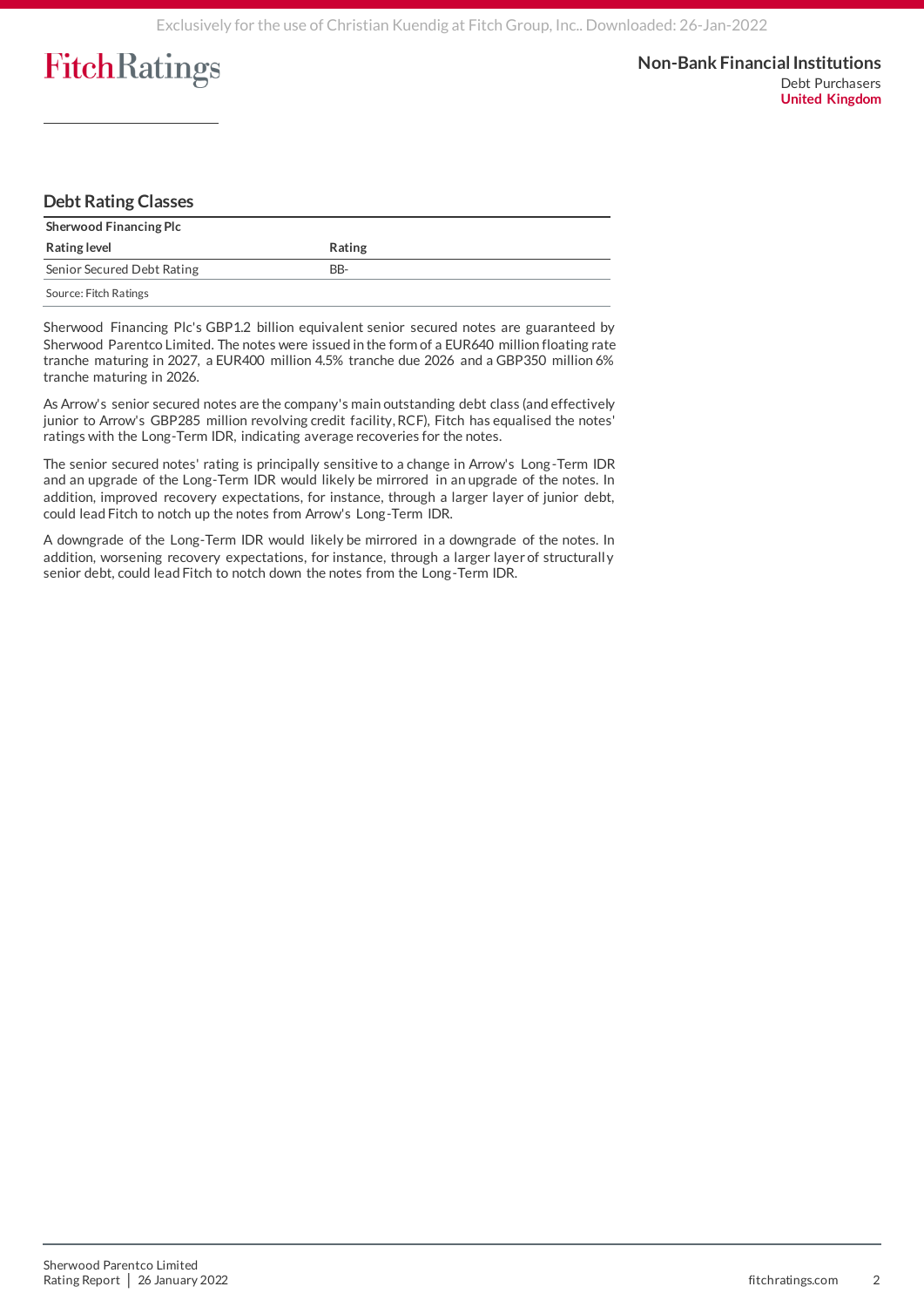**Non-Bank Financial Institutions** Debt Purchasers **United Kingdom**

## **Ratings Navigator**



### **Navigator Peer Comparison**

| <b>Name</b>                                            | <b>Sector</b>           | <b>IDR/Outlook</b>       | <b>Operating</b><br><b>Environment</b>                                        | Company<br><b>Profile</b> | <b>Management</b><br>and Strategy | <b>Risk</b><br><b>Appetite</b> | <b>Asset</b><br><b>Quality &amp;</b><br><b>Performance</b><br>/ CP<br><b>Exposure</b>                                                                                                                                          | <b>Earnings</b><br>and<br><b>Profitability</b> | <b>Capitalisation</b><br>and Leverage | Funding.<br><b>Liquidity</b><br>and<br><b>Coverage</b> |
|--------------------------------------------------------|-------------------------|--------------------------|-------------------------------------------------------------------------------|---------------------------|-----------------------------------|--------------------------------|--------------------------------------------------------------------------------------------------------------------------------------------------------------------------------------------------------------------------------|------------------------------------------------|---------------------------------------|--------------------------------------------------------|
| <b>Sherwood Parentco Limited</b>                       | Fin Lease Co BB-/Stable |                          | $bbb+$                                                                        | bb-∎                      | bb                                | bb                             | $bb - m$                                                                                                                                                                                                                       | $bb^-$                                         | $b + m$                               | $bb - m$                                               |
| Garfunkelux Holdco 2 S.A.                              |                         | Fin Lease Co B+/Positive | $a - m$                                                                       | $bb^-$                    | $bb^-$                            | $bb - m$                       | $bb^-$                                                                                                                                                                                                                         | b▲                                             | <b>b</b> <sup></sup>                  | bП                                                     |
| <b>Encore Capital Group, Inc.</b>                      |                         | Fin Lease Co BB+/Stable  | $a \nabla$                                                                    | $bb+m$                    | $bbb - m$                         | $bb+m$                         | $bb + m$                                                                                                                                                                                                                       | $bb+m$                                         | $bb+m$                                | bb                                                     |
| PRA Group, Inc.                                        |                         | Fin Lease Co BB+/Stable  | av                                                                            | $bb+m$                    | $bbb-$                            | $bb+m$                         | $bb+m$                                                                                                                                                                                                                         | $bb +$                                         | $bbb-$                                | $bb^-$                                                 |
| Jefferson Capital Holdings LLC Fin Lease Co BB-/Stable |                         |                          | a▼                                                                            | $bb - m$                  | bb                                | $bb^-$                         | bb                                                                                                                                                                                                                             | $bb^-$                                         | $bb+m$                                | $b + A$                                                |
| doValue S.p.A.                                         | Fin Lease Co BB/Stable  |                          | $bbb-\nabla$                                                                  | $bb^-$                    | $bbb -$                           | $bb+m$                         | $bb^-$                                                                                                                                                                                                                         | $bb+m$                                         | $bb^-$                                | bb                                                     |
| <b>DDM Holding AG</b>                                  | Fin Lease Co B/Stable   |                          | $bb+$                                                                         | $b - m$                   | $b + m$                           | b                              | $b + \nabla$                                                                                                                                                                                                                   | bп                                             | b                                     | bП                                                     |
| Intrum AB (publ)                                       | Fin Lease Co BB/Stable  |                          | $bbb+$                                                                        | $bb+m$                    | $bb + m$                          | $bb+m$                         | $bb+m$                                                                                                                                                                                                                         | $bb+m$                                         | $b + m$                               | bb                                                     |
|                                                        |                         |                          | <b>Left and Charles Community and Charles Community and Charles Community</b> |                           |                                   |                                | consideration to a series of the constant of the constant of the constant of the constant of the constant of the constant of the constant of the constant of the constant of the constant of the constant of the constant of t |                                                |                                       |                                                        |

Influence / Importance: Lower Moderate Higher

Outlook: Negative ▼ Stable ■ Positive ▲ Evolving ◆

| <b>Bar Chart Legend</b> |                                           |   |          |  |  |  |
|-------------------------|-------------------------------------------|---|----------|--|--|--|
|                         | Vertical bars - VR range of Rating Factor |   |          |  |  |  |
|                         | Bar Colours – Influence on final VR       |   |          |  |  |  |
|                         | Higher influence                          |   |          |  |  |  |
|                         | Moderate influence                        |   |          |  |  |  |
|                         | Lower influence                           |   |          |  |  |  |
|                         | Bar Arrows – Rating Factor Outlook        |   |          |  |  |  |
| ⇧                       | Positive                                  | ⇩ | Negative |  |  |  |
| íτ                      | Evolving                                  | Ξ | Stable   |  |  |  |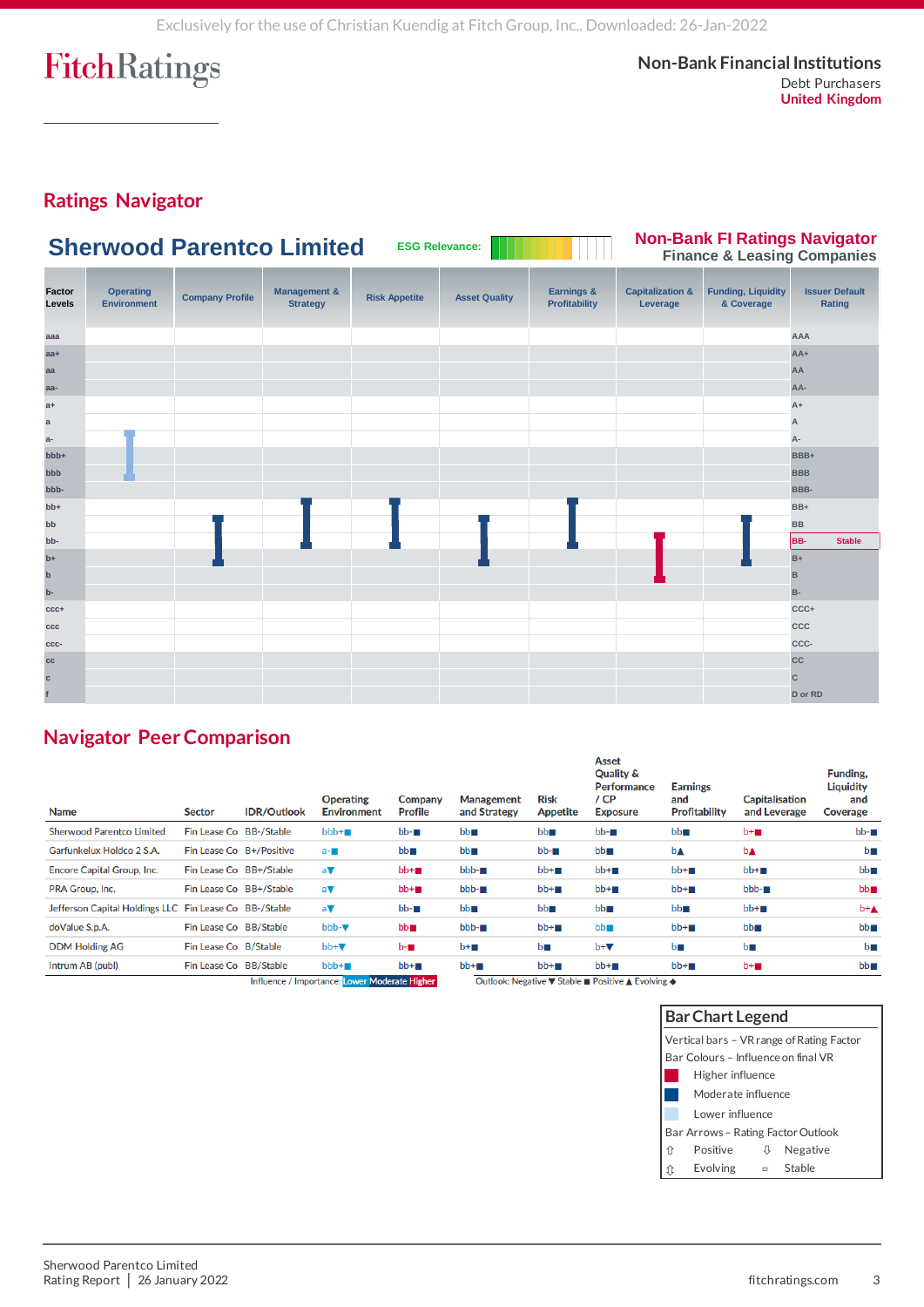### **Key Developments**

### **Delisted and Acquired by TDR Capital Funds**

In October 2021 funds managed by private equity firm TDR Capital LLC (TDR) acquired Arrow Global Group plc for an equity consideration of GBP563 million. The acquisition resulted in newly-established Sherwood Acquisitions Limited (wholly owned by Sherwood Parentco Limited) acquiring the delisted and renamed Arrow Global Group Limited.

To fund the acquisition, TDR contributed GBP563 million in equity, issued GBP1.2 billion in senior secured debt (via Sherwood Financing Plc) and refinanced Arrow's GBP285 million RCF.

Fitch believes Arrow's current strategy (see below) and governance structure will remain broadly unchanged under its new TDR ownership. TDR has considerable experience with investments in debt purchaser and adjacent businesses, having previously owned Lowell Group (Garfunkelux), a large UK- and Germany-based debt purchaser.

#### **Transitioning to Asset-Light Strategy**

Since its establishment in 2005, Arrow has developed from a UK-focused debt purchaser to a debt purchaser, debt servicer and NPL fund manager with material operations outside the UK. It is present in Portugal (servicing since 2013, purchasing since 2014, fund management since 2020), the Netherlands (since 2016), Italy servicing since 2016, fund management since 2017, purchasing since 2018) and Ireland (since 2017).

In late 2020 Arrow announced new five-year financial targets focusing on increasing the revenue contribution from capital-light business lines, namely its fund and investment management (FIM) and asset management and servicing (AMS) businesses. Arrow's historical balance sheet business (BSB) will predominantly be used to co-invest with FIM funds at typically 25:75.

Arrow's FIM strategy is anchored in its inaugural Jersey-domiciled Arrow Credit Opportunitie s I (ACO1) fund, launched in December 2019 and closed in 3Q20 at EUR1.7 billion, and supplemented by smaller fund managers in Portugal and Italy. At end-3Q21, total funds unde r management (FuM) amounted to around EUR4.7 billion and management aims to increase total FuM to EUR10 billion through follow-on funds to ACO1 by end-2025. As a result, Arrow expects the EBITDA contribution from capital-light businesses (FIM and AMS) to account for more than 50% by 2025 (from around a 29% before central costs in 1H21).

### **CEO Change in 4Q21**

Following a change in its ownership in October 2021, Arrow announced that its CEO, Lee Rochford, had decided to step down from his position to be replaced by Arrow's founder and then group chief investment officer (CIO), Zachary Lewy. Lee Rochford had been appointed CEO in January 2017. Given Zachary Lewy's previous role as CIO and his long tenor with Arrow, we do not expect the CEO change to lead to any material changes in Arrow's existing strategy.

### **Key Non-IFRS/Alternative Performance Metrics**

| Cash revenue                                          | Revenue after adding back amortisation and revaluation of purchased loan portfolios.                                                                                                                                                                                                                                     |
|-------------------------------------------------------|--------------------------------------------------------------------------------------------------------------------------------------------------------------------------------------------------------------------------------------------------------------------------------------------------------------------------|
| Cash EBITDA                                           | EBIT plus depreciation and amortisation of tangible and intangible assets plus<br>amortisation and revaluation of purchased loan portfolios.                                                                                                                                                                             |
| <b>Fstimated</b><br>Remaining<br>Collections<br>(ERC) | Expected gross cash proceeds from purchased debt portfolios over a 84-month, 120-<br>month or 180-month period, assuming no additional purchases made and on an<br>undiscounted basis.                                                                                                                                   |
| multiples                                             | Gross/net cash Gross attributable portfolio collections to the date on which the multiple is measured,<br>plus ERC relating to the portfolio at the same date, divided by the total amount paid for<br>the portfolio at the date of purchase. Net is the same metric net of collection-activity<br>costs (direct costs). |
| Source: Fitch Ratings                                 |                                                                                                                                                                                                                                                                                                                          |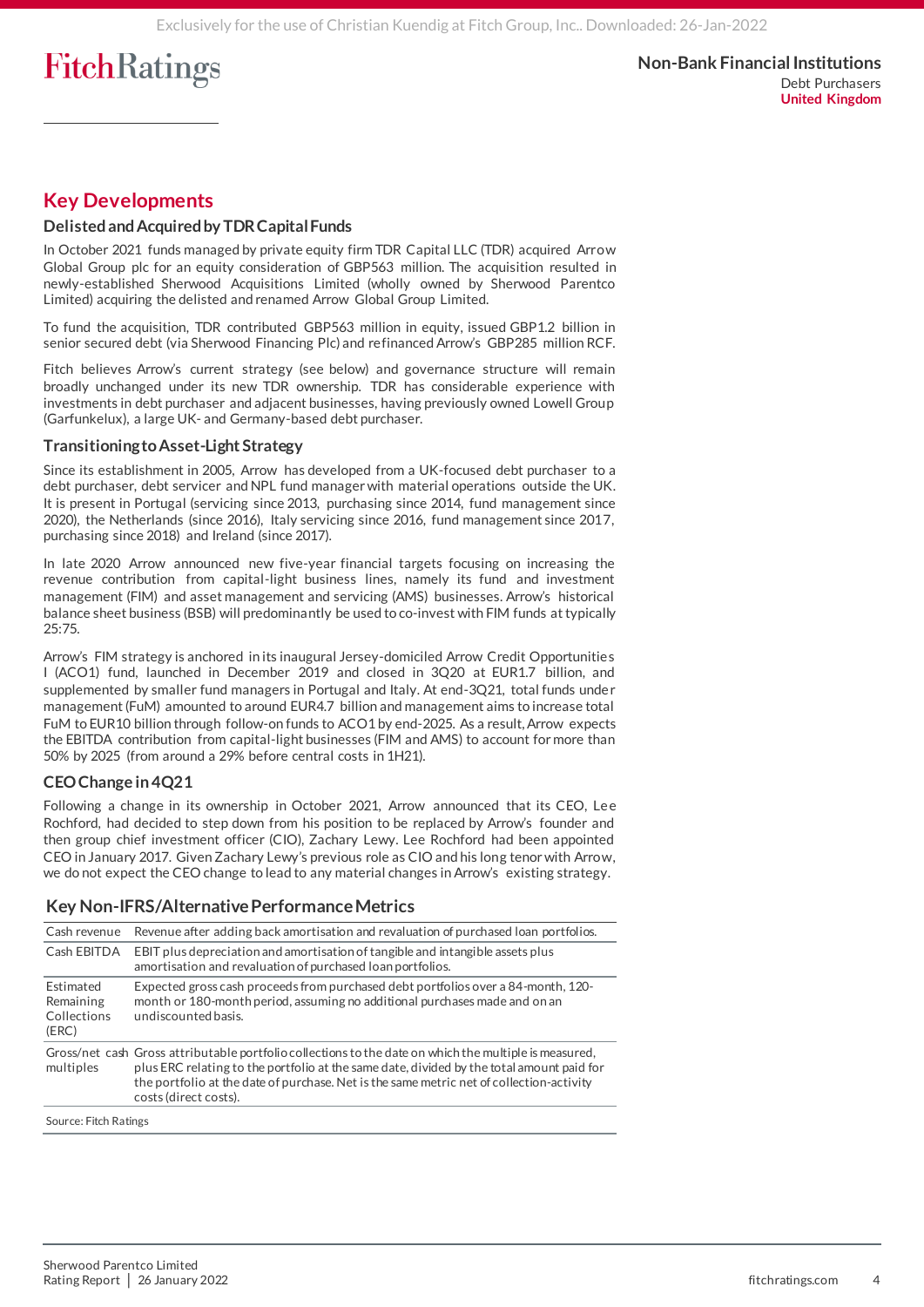### **Company Summary and Key Qualitative Assessment Factors**

#### **Established and Increasingly Diversified Debt Purchaser**

Established in 2005 and headquartered in Manchester, Arrow has in recent years grown considerably, both through organic growth and select acquisitions in the UK and its targeted foreign markets. At end-1H21, Arrow's home market accounted for just over a third of its 84 month ERC with Portugal accounting for 26%, Italy for 21% and the Netherlands for 15%.

Arrow focuses on smaller "off market" transactions (i.e. not acquired through auctions or auction-like processes) where it sees less competition and typically higher net internal rates of return (IRR).

#### **Focus on Capital-Light Business Lines**

Unlike most peers, Arrow aims to operate an "integrated asset manager" model consisting of three distinct divisions:

- FIM: this largely contains Arrow's closed end fund business (ACO1) and has been established in the last three years. ACO1 largely invests in Arrow's five core markets and has a standard private equity structure with a three-year investment period and a fiveyear distribution period;
- AMS: this contains Arrows various servicing platforms. AMS services both internal and external portfolios (currently largely external but internal servicing projected to grow in line with projected FIM growth);
- BSB: this is Arrow's traditional debt purchasing division but will in future almost exclusively be used to provide co-investments in FIM's closed-end funds.

The management believes that, compared to conventional debt purchasing business models, this model has the advantage of generating materially higher unlevered returns on capital, enabling it to grow earnings with limited balance sheet utilisation, to generate more stable cash flows, and to de-lever more quickly.

While we believe that Arrow's repositioned business model could in the medium-term provide the above-outlined advantages, in practice its integrated model depends largely on the success of its recently launched ACO1 and so has only a limited record. Since fees in ACO1 are largely earned on deployed capital, this could in our view potentially lead to a situation where Arrow might have to deploy capital in adverse market conditions, affecting returns.

However, Fitch believes ACO1's performance to date has been sound with a net deal internal rate of return (IRR) of 18%. At end-3Q21, ACO1 deployment stood at 64% compared to a 70% threshold which would allow Arrow to launch ACO2 (which it expects to start in 2022).

#### **Governance Benefits from Prior Listed Status**

Following its delisting and new ownership in 4Q21, Fitch expects Arrow's governance structure to remain broadly in place, supporting our view of the company's adequate risk and corporate governance. With some exceptions, Arrow's senior management team has generally had fairly short tenures with the company, but extensive professional experience in the relevant sectors.

Arrow's seven-member board of directors consists of two members appointed by TDR, one nonexecutive director and three executive directors. A number of board committees in line with the UK Corporate Governance Code including an audit, risk and remuneration committee.

### **Adequate Risk Controls**

In line with most listed peers, Arrow operates a three lines of defence model supported by various board committees. All new investments are approved by the company's investment committee and ERC and portfolio investments are valued both internally and with external auditor attendance.

**ERC by Asset Class**







Source: Fitch Ratings, Arrow Global; 84 month ERC

#### **Shift to Capital Light Revenue**



Source: Fitch Ratings, Arrow

**Segmental Breakdown**

(Inner ring: gross income Outer ring: EBITDA)



Source: Fitch Ratings, Arrow Global; 1H21 in GBPm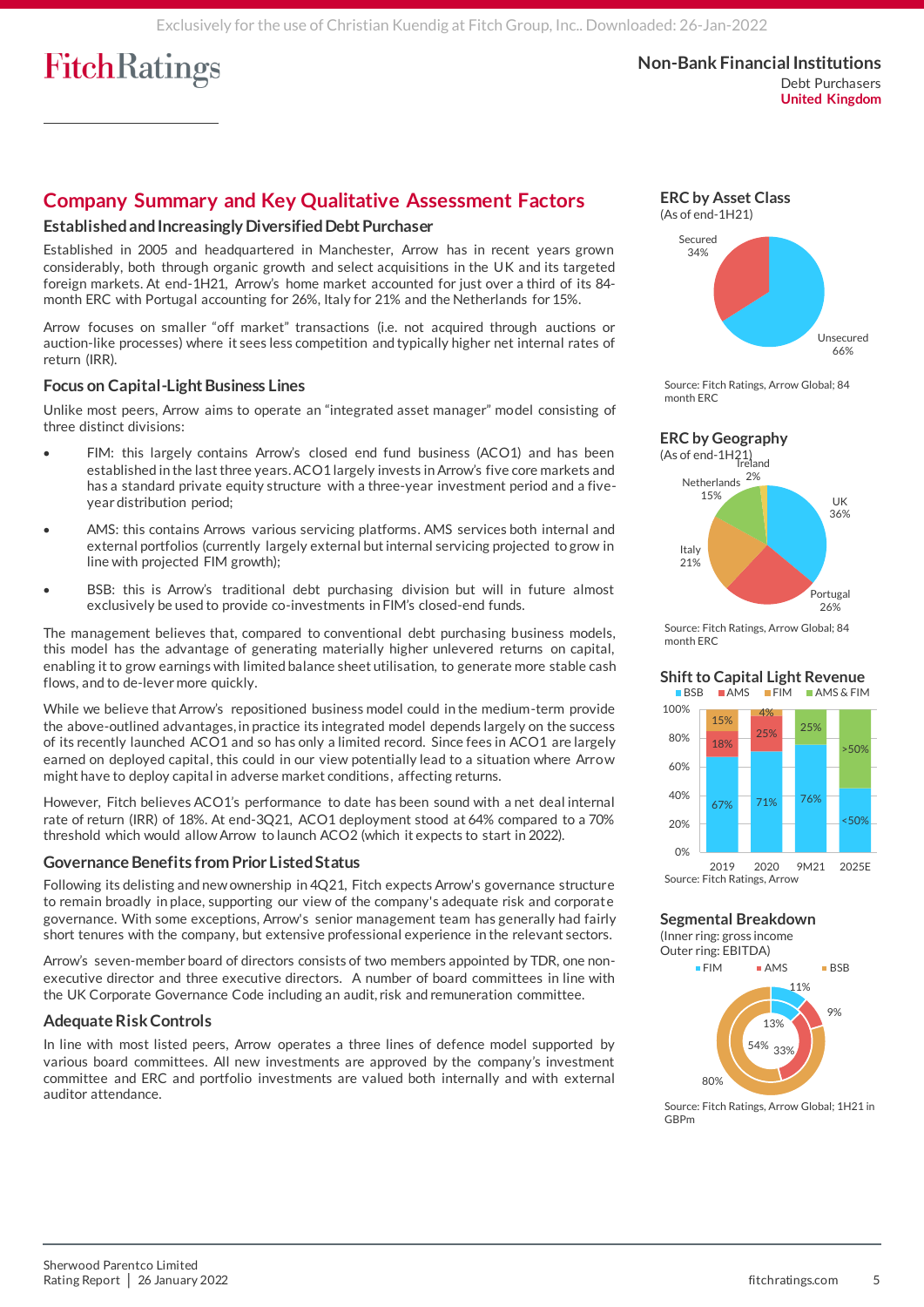**Non-Bank Financial Institutions** Debt Purchasers **United Kingdom**

### **Key Financial Metrics – Latest Developments**

#### **Recovering Collection Performance**

Arrow's UK exposure is almost all unsecured and largely relates to credit cards and unsecure d loans. Exposure in Portugal is broadly evenly split between secured and unsecured. Arrow's exposure in Italy is primarily secured. According to the management, Arrow is primarily exposed to the economically stronger northern part of the country and its appetite for unsecured or longer-dated secured debt in Italy is low. Its exposure in the Netherlands is evenly split between secured and unsecured but quite concentrated with a large exposure (Rabobank's "bad bank") due to be collected by 2023.

In 2Q20, Arrow wrote down its ERC by around 13.2% to reflect the anticipated impact of the pandemic on collection levels, notably on its secured debt exposure in southern European markets.Based on Arrow's performance in 2H20 and 9M21, it appears write-down assumptions in 2Q20 were prudent as Arrow materially outperformed its end-2020 collection forecast by 15% in 3Q21, and by 11% in 9M21.

Under normal conditions, Arrow reforecasts ERC on a six-monthly basis in December and June (e.g. 2Q20 performance is measured against end-2019 ERC whereas 3Q20 performance is measured against end-June 2020 ERC).

#### **Increase in Capital-Light Revenue**

In 2020 Arrow's adjusted EBITDA margin and pre-tax profitability were negatively affected by sizeable pandemic-related portfolio investments impairment charges in 2Q20. Under its new, more asset-light business model impairment charges will likely have a less noticeable impact on overall profitability, supporting increased revenue and earnings stability.

Third-party fee income in FIM and servicing revenue in AMS developed favourably in 9M21 but the EBITDA contribution from asset-light activities remained well-below Arrow's medium-term target of 50% (24.5% in 9M21). The income from portfolio investments recovered strongly, with increasing court and other operating activity also leading to a less-pronounced increase in collection activity costs and other operating expenses. As a result, Arrow returned to positive operating profit in 9M21 (before finance costs). Reported net income remained negative (EUR15.3 million) due to material interest expenses, but was positive (EUR24.4 million) if takeover costs (including deal costs and retention and incentive payments) are excluded.

#### **Elevated Leverage; Good Deleveraging Potential**

Arrow's Long-Term IDR is constrained by high cash flow leverage with a gross debt/adjuste d EBITDA ratio of around 5.4x at end-9M21 (based on annualised 9M21 adjusted EBITDA). Fitch expects gross cash flow leverage as of end-2021 to improve to around 5x, largely as a result of improving cash EBITDA amid resilient collections and improving revenue in the fund management and servicing segments. The management targets a net leverage ratio of between 3.0x and 3.5x by early 2023. We consider this achievable given the planned net debt reduction in Arrow's BSB segment, and anticipated improvements in Arrow's EBITDA margins in its FIM and AMS segments.

Similar to many European peers, Arrow's tangible equity position is negative, following material inorganic growth, which Fitch expects to remain the case under the new owner.

#### **Long-Dated Funding Profile**

Arrow's EBITDA coverage ratio is acceptable and the company benefits from a long-dated posttransaction funding profile with no bond maturities before 2026 and sound contingent liquidity through a long-dated undrawn GBP285 million RCF.

However, Fitch's assessment of Arrow's funding, liquidity and coverage profile also considers its almost entirely secured funding profile, limiting its financial flexibility, and the wholesale nature of its funding sources. Arrow's Funding, liquidity and coverage benchmark ratio remained within Fitch's 'bb' range (3x to 6x) in the last four financial years. Under Fitch's base case, we project the ratio to remain within the 'bb' range in the medium-term.



Collection in period as % of prior yearend forecast







2017 2018 2019 2020 9M21 Source: Fitch Ratings, Arrow; 9M21 annualised





#### **Maturity Profile** (As of end-3Q21)

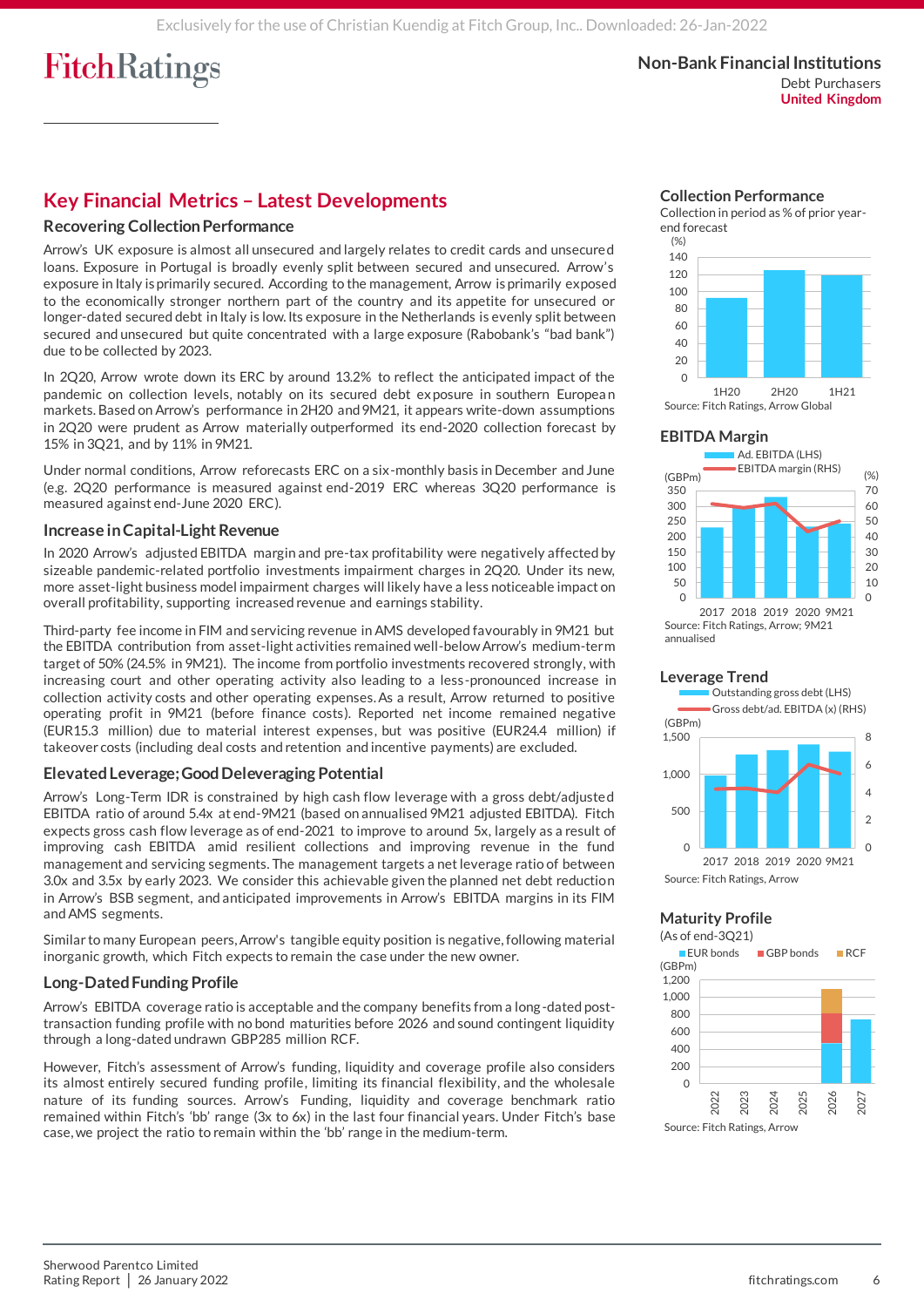**Non-Bank FI Ratings Navigator Finance & Leasing Companies**

**Overall ESG Scale**

## **Environmental, Social and Governance Considerations**

#### FitchRatings **Sherwood Parentco Limited Credit-Relevant ESG Derivation** Sherwood Parentco Limited has 1 ESG rating driver and 4 ESG potential rating drivers

|                                                                                                                                                                                                                     | J Parentco Limited has 1 ESG rating driver and 4 ESG potential rating drivers                                                                                                                                                                                                               |         |                               |           |  |                |                                                                                            | kev driver       | $\Omega$ | issues |  |  |  |
|---------------------------------------------------------------------------------------------------------------------------------------------------------------------------------------------------------------------|---------------------------------------------------------------------------------------------------------------------------------------------------------------------------------------------------------------------------------------------------------------------------------------------|---------|-------------------------------|-----------|--|----------------|--------------------------------------------------------------------------------------------|------------------|----------|--------|--|--|--|
|                                                                                                                                                                                                                     | Sherwood Parentco Limited has exposure to quality and timing of financial reporting and auditing processes which, in combination with other factors, impacts the rating.                                                                                                                    |         |                               |           |  |                |                                                                                            |                  |          |        |  |  |  |
|                                                                                                                                                                                                                     | Sherwood Parentco Limited has exposure to fair lending practices; pricing transparency; repossession/foreclosure/collection practices; consumer data protection; legal/requlatory fines stemming from<br>any of the above but this has very low impact on the rating.                       |         |                               |           |  |                |                                                                                            |                  |          | issues |  |  |  |
| Sherwood Parentco Limited has exposure to operational implementation of strategy but this has very low impact on the rating.                                                                                        |                                                                                                                                                                                                                                                                                             |         |                               |           |  |                |                                                                                            | potential driver |          | issues |  |  |  |
|                                                                                                                                                                                                                     | Sherwood Parentco Limited has exposure to board independence and effectiveness; ownership concentration; protection of creditor/stakeholder rights; legal /compliance risks; business continuity; key                                                                                       |         |                               |           |  |                |                                                                                            |                  |          |        |  |  |  |
|                                                                                                                                                                                                                     | person risk; related party transactions but this has very low impact on the rating.<br>Sherwood Parentco Limited has exposure to organizational structure; appropriateness relative to business model; opacity; intra-group dynamics; ownership but this has very low impact on the rating. |         |                               |           |  |                |                                                                                            | not a rating     | 5        | issues |  |  |  |
|                                                                                                                                                                                                                     |                                                                                                                                                                                                                                                                                             |         |                               |           |  |                |                                                                                            | driver           |          | issues |  |  |  |
|                                                                                                                                                                                                                     | nmental (E)                                                                                                                                                                                                                                                                                 |         |                               |           |  |                |                                                                                            |                  |          |        |  |  |  |
|                                                                                                                                                                                                                     | <b>General Issues</b>                                                                                                                                                                                                                                                                       | E Score | <b>Sector-Specific Issues</b> | Reference |  | <b>E</b> Scale |                                                                                            |                  |          |        |  |  |  |
| Regulatory risks, emissions fines or compliance costs related to owned<br>$\overline{2}$<br><b>Operating Environment</b><br>ssions & Air Quality<br>equipment, which could impact asset demand, profitability, etc. |                                                                                                                                                                                                                                                                                             |         |                               |           |  |                | How to Read This Page<br>ESG scores range from 1 to 5 based on a 15-level color gradation. |                  |          |        |  |  |  |
| Red (5) is most relevant and green (1) is least relevant.<br>Investments in or ownership of assets with below-average energy/fuel efficiency<br>Dieta Announce<br>$\sim$<br>---------                               |                                                                                                                                                                                                                                                                                             |         |                               |           |  |                |                                                                                            |                  |          |        |  |  |  |

Operating Environment; Risk Appetite; Asset Quality

Company Profile; Management & Strategy; Earnings & Profitability; Capitalization & Leverage; Funding, Liquidity & Coverage

#### **Environmental (E)**

| <b>General Issues</b>                                         | E Score                  | <b>Sector-Specific Issues</b>                                                                                                                            | Reference                      |   | <b>E</b> Scale |
|---------------------------------------------------------------|--------------------------|----------------------------------------------------------------------------------------------------------------------------------------------------------|--------------------------------|---|----------------|
| GHG Emissions & Air Quality                                   | $\overline{2}$           | Regulatory risks, emissions fines or compliance costs related to owned<br>equipment, which could impact asset demand, profitability, etc.                | <b>Operating Environment</b>   | 5 |                |
| <b>Energy Management</b>                                      | $\overline{\phantom{a}}$ | Investments in or ownership of assets with below-average energy/fuel efficiency<br>which could impact future valuation of these assets                   | <b>Risk Appetite</b>           |   |                |
| Water & Wastewater Management                                 |                          | n.a.                                                                                                                                                     | n.a.                           |   |                |
| Waste & Hazardous Materials<br>Management; Ecological Impacts |                          | n.a.                                                                                                                                                     | n.a.                           | 2 |                |
| Exposure to Environmental Impacts                             | $\mathcal{P}$            | Impact of extreme weather events on assets and/or operations and<br>corresponding risk appetite & management; catastrophe risk; credit<br>concentrations | Company Profile: Asset Quality |   |                |

n.a. n.a. Fair lending practices; pricing transparency; repossession/foreclosure/collection practices; consumer data protection; legal/regulatory fines stemming from any of the above

n.a. n.a.

Impact of labor negotiations, including board/employee compensation and composition

**Sector-Specific Issues Reference**

Shift in social or consumer preferences as a result of an institution's social Company Profile; Earnings & Profitability<br>positions, or social and/or political disapproval of core activities

|   | <b>S</b> Scale |  |
|---|----------------|--|
| 5 |                |  |
| 4 |                |  |
| 3 |                |  |

1

2

#### **How to Read This Page**

**The Environmental (E), Social (S) and Governance (G) tables** break out the individual components of the scale. The right-hand box shows the aggregate E, S, or G score. General Issues are relevant How to Read This Page<br>
ESG scores range from 1 to 5 based on a 15-level color gradation.<br>
Red (5) is most relevant and green (1) is least relevant.<br>
The Environmental (E), Social (S) and Governance (G) tables<br>
shows the ag The Environmental (E), Social (S) and Governance (G) tables<br>
ESG scores range from 1 to 5 based on a 15-level color gradation.<br>
The Environmental (E), Social (S) and Governance (G) tables<br>
break out the individual componen Fitch's credit analysis. sions are aging team. The conduction and a constrain some and the entity and consider the entity of the entity of the entity of the entity of the entity of the entity of the sector-specific issues to the issuing entity's o

**The Credit-Relevant ESG Derivation table** shows the overall ESG score. This score signifies the credit relevance of combined E, S and G overall ESG score summarize the issuing entity's sub-component ESG subsets<br>scores. The box on the far left identifies some of the main ESG issues<br>that are drivers or potential drivers of the issuing entity's credit rating

**Classification** of ESG issues has been developed from Fitch's sector ratings criteria. The General Issues and Sector-Specific Issues draw on<br>the classification standards published by the United Nations Principles<br>for Responsible Investing (PRI) and the Sustainability Accounting<br>Standards Bo If the university of potential university of the issuely entury steps an inference corresponding with scores of 3, 4 or 5) and provides a brief explanation for the score.<br> **Classification** of ESG issues has been developed

displayed in the Sector Details box on page 1 of the navigator.

|                          | <b>CREDIT-RELEVANT ESG SCALE</b>                                 |                                                                                                                                                                                                     |  |  |  |  |
|--------------------------|------------------------------------------------------------------|-----------------------------------------------------------------------------------------------------------------------------------------------------------------------------------------------------|--|--|--|--|
|                          | How relevant are E. S and G issues to the overall credit rating? |                                                                                                                                                                                                     |  |  |  |  |
| 5                        |                                                                  | Highly relevant, a key rating driver that has a significant impact on the<br>rating on an individual basis. Equivalent to "higher" relative importance<br>within Navigator.                         |  |  |  |  |
| $\overline{4}$           |                                                                  | Relevant to rating, not a key rating driver but has an impact on the rating<br>in combination with other factors. Equivalent to "moderate" relative<br>importance within Navigator.                 |  |  |  |  |
| $\overline{3}$           |                                                                  | Minimally relevant to rating, either very low impact or actively managed in<br>a way that results in no impact on the entity rating. Equivalent to "lower"<br>relative importance within Navigator. |  |  |  |  |
| $\overline{\phantom{0}}$ |                                                                  | Irrelevant to the entity rating but relevant to the sector.                                                                                                                                         |  |  |  |  |
| п                        |                                                                  | Irrelevant to the entity rating and irrelevant to the sector.                                                                                                                                       |  |  |  |  |

#### **Governance (G)** Exposure to Social Impacts

Labor Relations & Practices Employee Wellbeing

**Social (S)**

**General Issues** Human Rights, Community Relations, Access & Affordability

Customer Welfare - Fair Messaging, Privacy & Data Security

**S Score**

| <b>General Issues</b>         | G Score | <b>Sector-Specific Issues</b>                                                                                                                                                                             | Reference             | <b>G</b> Scale |  |
|-------------------------------|---------|-----------------------------------------------------------------------------------------------------------------------------------------------------------------------------------------------------------|-----------------------|----------------|--|
| <b>Management Strategy</b>    | 3       | Operational implementation of strategy                                                                                                                                                                    | Management & Strategy | 5              |  |
| Governance Structure          | 3       | Board independence and effectiveness; ownership concentration; protection of<br>creditor/stakeholder rights; legal /compliance risks; business continuity; key<br>person risk; related party transactions | Management & Strategy |                |  |
| <b>Group Structure</b>        | 3       | Organizational structure; appropriateness relative to business model; opacity;<br>intra-group dynamics; ownership                                                                                         | Company Profile       | 3              |  |
| <b>Financial Transparency</b> | 4       | Quality and timing of financial reporting and auditing processes                                                                                                                                          | Management & Strategy |                |  |
|                               |         |                                                                                                                                                                                                           |                       |                |  |

Fitch assigns Arrow an ESG score of '4' in relation to 'Financial Transparency', in view of the significance of internal modelling to portfolio valuations and associated metrics such as estimated remaining collections. However, this is a feature of the debt purchasing sector as a whole, and not specific to Arrow.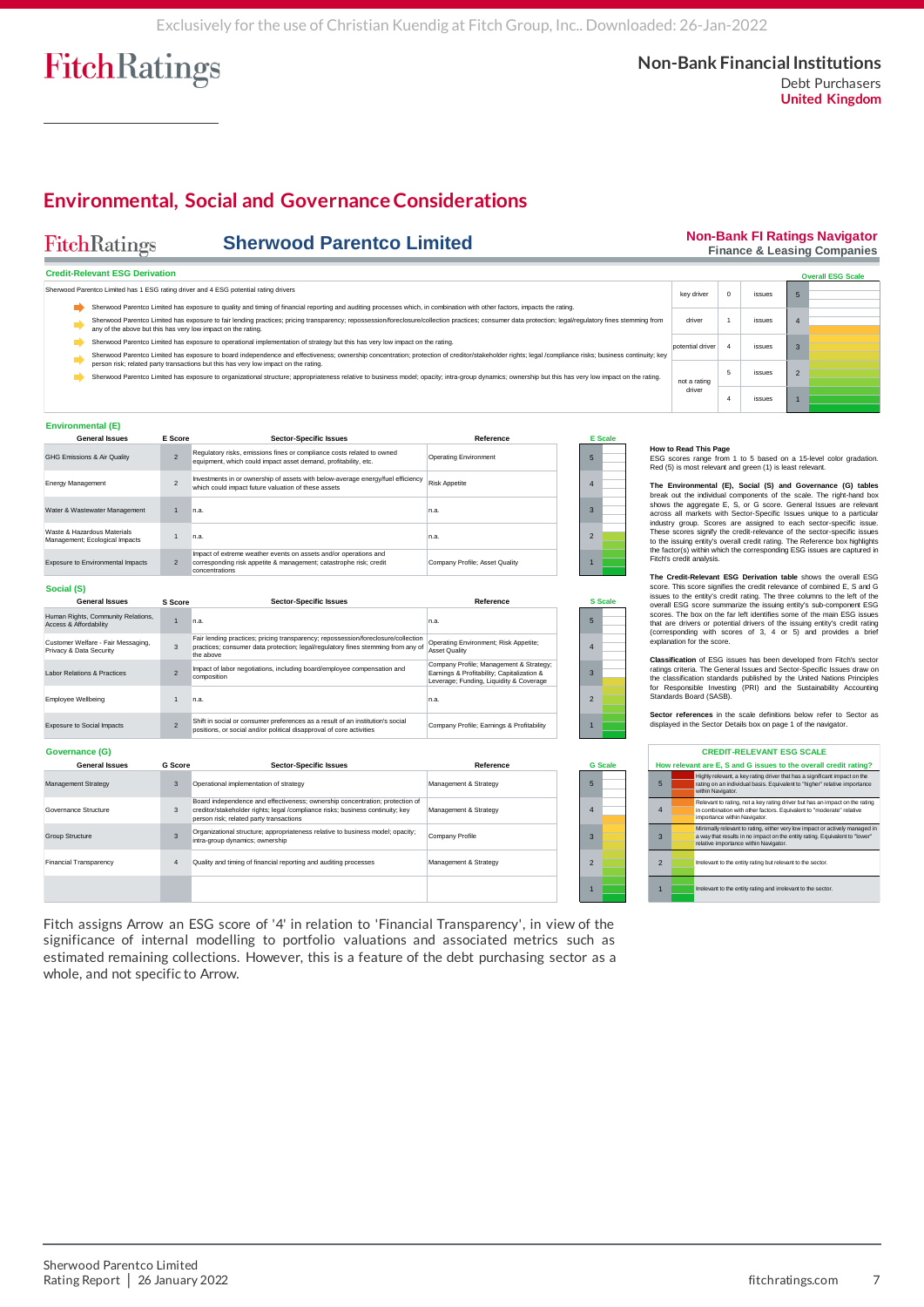#### **Non-Bank Financial Institutions** Debt Purchasers **United Kingdom**

### **Income Statement**

|                                                           | 30 Sep 21                 |                                     | 31 Dec 20               | 31 Dec 19              | 31 Dec 18              |
|-----------------------------------------------------------|---------------------------|-------------------------------------|-------------------------|------------------------|------------------------|
|                                                           | 9 months - 3rd<br>quarter | 9 months - 3rd<br>quarter<br>(GBPm) | Year end<br>(GBPm)      | Year end<br>(GBPm)     | Year end<br>(GBPm)     |
|                                                           | (USDm)                    |                                     |                         |                        |                        |
|                                                           |                           |                                     | Audited -               | Audited -              | Audited -              |
|                                                           | <b>Unaudited</b>          | <b>Unaudited</b>                    | unqualified             | unqualified            | unqualified            |
| Revenue                                                   |                           |                                     |                         |                        |                        |
| Operating and finance lease income net of<br>depreciation | n.a.                      | n.a.                                | n.a.                    | n.a.                   | n.a.                   |
| Gross interest, leasing and dividend income               | 137                       | 101.9                               | 164.7                   | 199.2                  | 194.0                  |
| Total interest expense                                    | 60                        | 44.9                                | 57.6                    | 54.6                   | 66.9                   |
| Net interest income                                       | 77                        | 57.0                                | 107.1                   | 144.6                  | 127.1                  |
| Total non-interest operating income                       | 162                       | 120.6                               | 102.9                   | 127.7                  | 117.1                  |
| <b>Expenses</b>                                           |                           |                                     |                         |                        |                        |
| Total non-interest expenses                               | 291                       | 216.9                               | 224.6                   | 227.3                  | 255.0                  |
| Pre-impairment/provision operating profit                 | $-53$                     | $-39.3$                             | $-14.6$                 | 45.0                   | $-10.7$                |
| Impairment charges                                        | $-30$                     | $-22.2$                             | 100.4                   | $-12.7$                | $-50.7$                |
| Securities and other credit impairment charges            | n.a.                      | n.a.                                | n.a.                    | n.a.                   | n.a.                   |
| Operating profit                                          | $-23$                     | $-17.1$                             | $-115.0$                | 57.7                   | 40.0                   |
| Pre-tax income                                            | $-23$                     | $-17.1$                             | $-114.8$                | 51.3                   | 40.0                   |
| Net income                                                | $-22$                     | $-16.3$                             | $-93.6$                 | 37.3                   | 30.0                   |
| Fitch comprehensive income                                | $-30$                     | $-22.3$                             | $-86.5$                 | 30.4                   | 31.1                   |
| Memo: EBITDA                                              | 54                        | 40.4                                | $-38.4$                 | 124.3                  | 121.1                  |
| Memo: Adiusted EBITDA                                     | 246                       | 182.5                               | 233.2                   | 330.1                  | 294.0                  |
| Exchange rate                                             |                           | $USD1 =$<br>GBP0.74432              | $USD1 =$<br>GBP0.745156 | $USD1 =$<br>GBP0.76211 | $USD1 =$<br>GBP0.78768 |

Source: Fitch Ratings, Fitch Solutions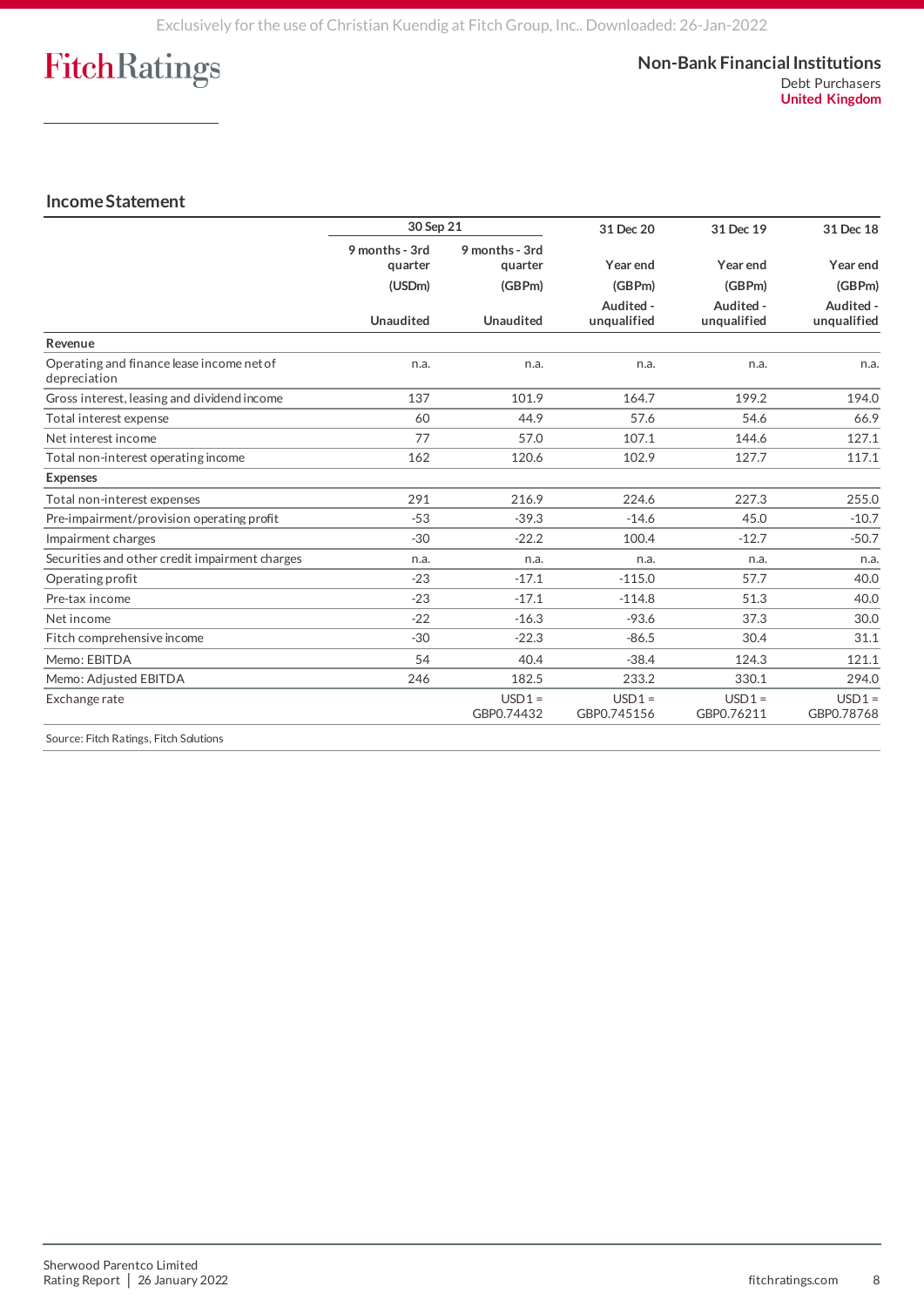### **Balance Sheet**

|                                                                 | 30 Sep 21                 |                           | 31 Dec 20               | 31 Dec 19              | 31 Dec 18              |
|-----------------------------------------------------------------|---------------------------|---------------------------|-------------------------|------------------------|------------------------|
|                                                                 | 9 months - 3rd<br>quarter | 9 months - 3rd<br>quarter | Year end                | Year end<br>(GBPm)     | Year end<br>(GBPm)     |
|                                                                 | (USDm)                    | (GBPm)                    | (GBPm)                  |                        |                        |
| Assets                                                          |                           |                           |                         |                        |                        |
| Loans and leases                                                |                           |                           |                         |                        |                        |
| Gross Ioans                                                     | 979                       | 729.0                     | 793.6                   | 932.2                  | 869.1                  |
| Net loans                                                       | 979                       | 729.0                     | 793.6                   | 932.2                  | 869.1                  |
| Operating leases, net                                           | n.a.                      | n.a.                      | n.a.                    | n.a.                   | n.a.                   |
| Investment in direct financing and sales-type<br>leases, net    | n.a.                      | n.a.                      | n.a.                    | n.a.                   | n.a.                   |
| Gross Ioans and leases                                          | 979                       | 729.0                     | 793.6                   | 932.2                  | 869.1                  |
| Loan loss allowances for receivables and loans                  | n.a.                      | n.a.                      | n.a.                    | n.a.                   | n.a.                   |
| Net loans and leases                                            | 979                       | 729.0                     | 793.6                   | 932.2                  | 869.1                  |
| Other earning assets                                            | 75                        | 55.6                      | 71.4                    | 48.5                   | 94.2                   |
| Total earning assets                                            | 1,477                     | 1,099.0                   | 1,113.6                 | 1,212.1                | 1,181.2                |
| Total assets                                                    | 2,140                     | 1,592.5                   | 1,662.9                 | 1,668.6                | 1,596.1                |
| Liabilities and equity                                          |                           |                           |                         |                        |                        |
| Debt and deposits                                               |                           |                           |                         |                        |                        |
| Total customer deposits                                         | n.a.                      | n.a.                      | n.a.                    | n.a.                   | n.a.                   |
| Total deposits                                                  | n.a.                      | n.a.                      | n.a.                    | n.a.                   | n.a.                   |
| Total short-term debt funding                                   | 386                       | 287.4                     | 362.4                   | 257.5                  | 259.0                  |
| Total long-term funding                                         | 1,326                     | 986.6                     | 996.6                   | 960.5                  | 923.7                  |
| Total debt and deposits                                         | 1,712                     | 1,274.0                   | 1,359.0                 | 1,218.0                | 1,182.8                |
| Total interest-bearing liabilities                              | 1,712                     | 1.274.1                   | 1,359.1                 | 1.218.5                | 1.183.3                |
| <b>Total liabilities</b>                                        | 1.998                     | 1.487.1                   | 1,546.2                 | 1.466.8                | 1,403.8                |
| Total equity                                                    | 142                       | 105.4                     | 116.7                   | 201.9                  | 192.3                  |
| Total equity less non-controlling interest/minority<br>interest | 137                       | 101.8                     | 113.2                   | 197.4                  | 191.7                  |
| Total liabilities and equity                                    | 2,140                     | 1,592.5                   | 1,662.9                 | 1,668.6                | 1,596.1                |
| Exchange rate                                                   |                           | $USD1 =$<br>GBP0.74432    | $USD1 =$<br>GBP0.745156 | $USD1 =$<br>GBP0.76211 | $USD1 =$<br>GBP0.78768 |
| Source: Fitch Ratings, Fitch Solutions                          |                           |                           |                         |                        |                        |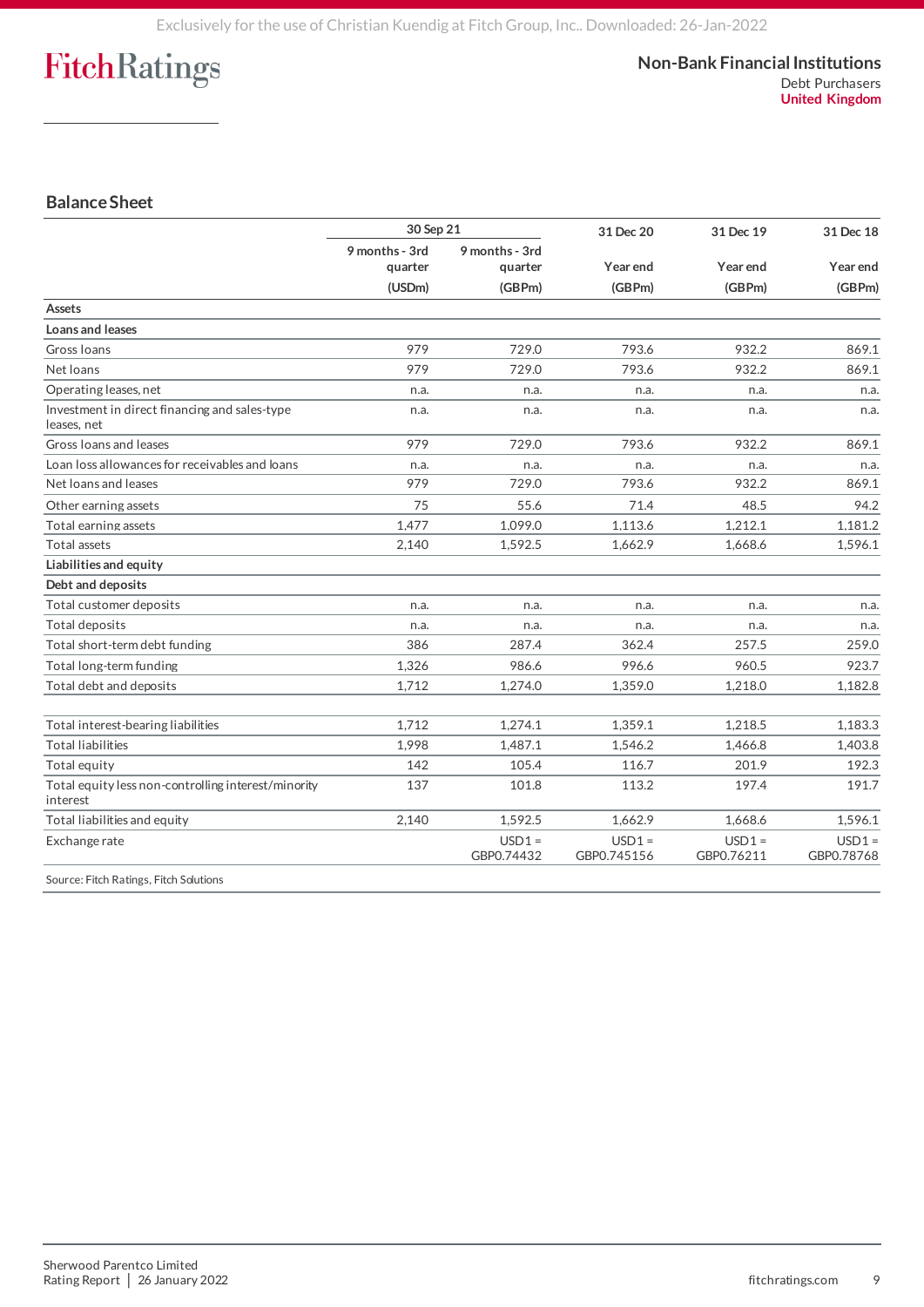#### **Non-Bank Financial Institutions** Debt Purchasers **United Kingdom**

### **Summary Analytics**

|                                                       | 30 Sep 21              | 31 Dec 20 | 31 Dec 19 | 31 Dec 18 |
|-------------------------------------------------------|------------------------|-----------|-----------|-----------|
|                                                       | 9 months - 3rd quarter | Year end  | Year end  | Year end  |
| Asset quality ratios (%)                              |                        |           |           |           |
| Growth of gross loans and leases (yoy)                | $-8.3$                 | $-14.9$   | 7.3       | $-8.7$    |
| Earnings and profitability ratios (%)                 |                        |           |           |           |
| Pre-tax income/average assets                         | $-1.4$                 | $-6.9$    | 3.1       | 2.9       |
| EBITDA/total revenue                                  | 18.1                   | $-14.3$   | 38.0      | 38.9      |
| Adjusted EBITDA/Adjusted revenue                      | 53.2                   | 43.4      | 61.7      | 58.9      |
| Non-interest expense/gross revenue                    | 97.5                   | 83.9      | 69.5      | 82.0      |
| Pre-tax income/average equity                         | $-20.3$                | $-76.8$   | 25.5      | 21.7      |
| Impairment charges/pre-impairment operating<br>profit | 56.6                   | $-688.3$  | $-28.3$   | 472.5     |
| Depreciation expense/total revenue                    | 5.6                    | 7.1       | 5.6       | 4.6       |
| Capitalisation and leverage ratios                    |                        |           |           |           |
| Gross debt/tangible equity                            | $-6.3$                 | $-5.9$    | $-10.6$   | $-9.6$    |
| Gross debt/EBITDA                                     | 23.6                   | $-35.4$   | 9.8       | 9.8       |
| Gross debt/adjusted EBITDA                            | 5.4                    | 5.8       | 3.8       | 4.4       |
| Fitch Core Capital/tangible assets                    | $-15.8$                | $-17.7$   | $-8.5$    | $-9.6$    |
| Debt+off balance sheet funding/Fitch Core Capital     | $-6.3$                 | $-5.9$    | $-10.6$   | $-9.6$    |
| Funding, liquidity and coverage ratios                |                        |           |           |           |
| EBITDA/interest expense                               | 0.9                    | $-0.7$    | 2.3       | 1.8       |
| Adjusted EBITDA/interest expense                      | 4.1                    | 4.0       | 5.9       | 4.0       |
| Short-term debt/total funding                         | 22.6                   | 26.7      | 21.1      | 21.9      |
| Source: Fitch Ratings, Fitch Solutions                |                        |           |           |           |